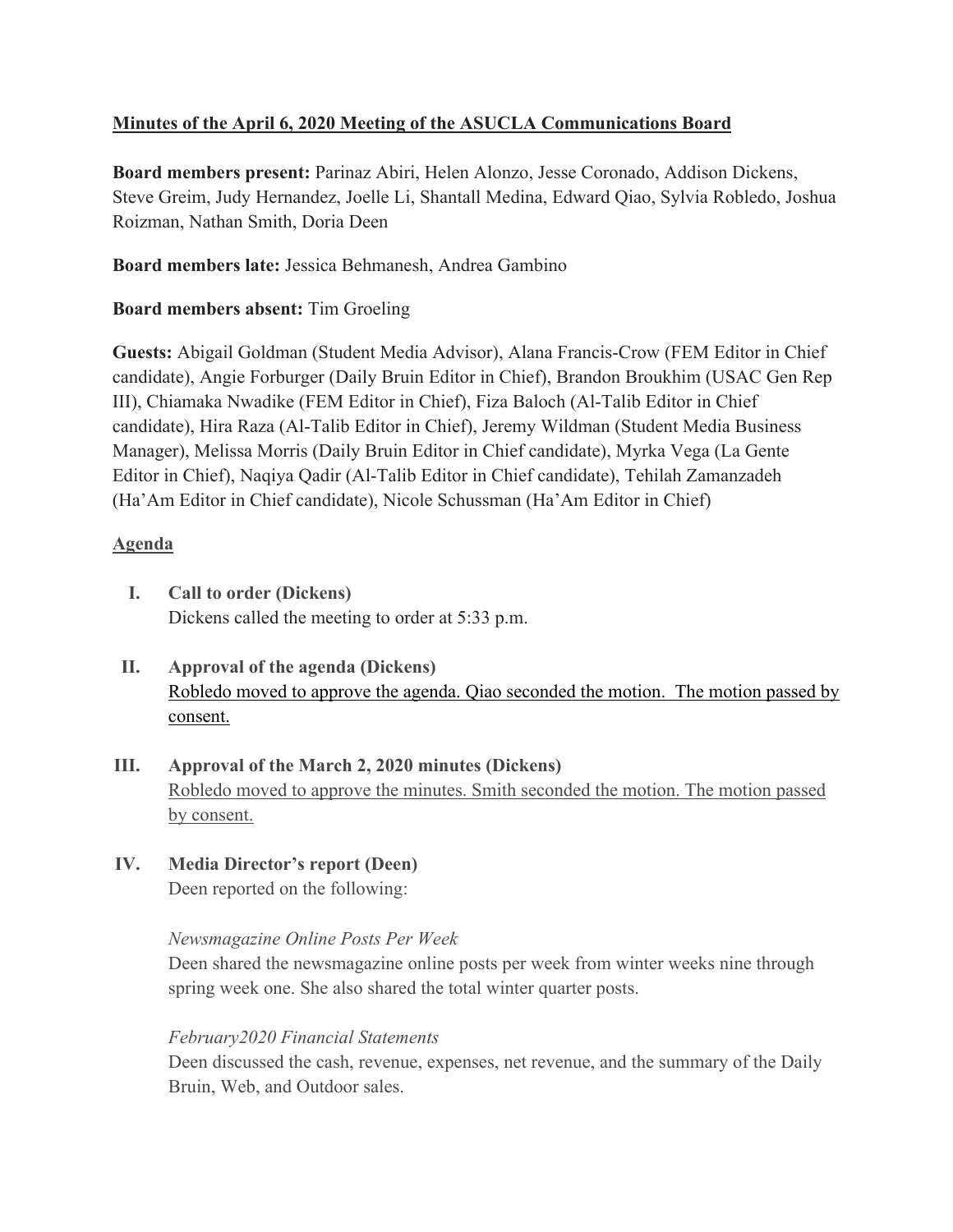### *March Forecast*

Deen said the March forecast would be under budget in Print but over budget for both Online and Outdoor. Estimated sales are down 5%, and up 38% and 20% respectively.

### *COVID-19 Estimated Financial Impact*

Deen shared a financial forecast of estimated net losses from April through December 2020 should the campus remain closed through the end of fall quarter.

## *New Magazine Proposal*

Deen informed the board that Jasmine Kaur emailed again about starting the Sikh newsmagazine since she was going to attend grad school at UCLA. The board said they wanted to put all new media titles on hold pending the financial impact on Student Media after COVID-19 closures.

## *Newsmagazine Weekly Posts*

Deen informed the board that some of the editors asked if they would still be expected to post at least once a week during campus closures. The board said they would still expect to see at least one post per week.

### **V. Public Comment**

Various media editors gave updates and discussed issues with intern training. Broukhim said that his entire \$2,700 budget would go unspent and he wanted to see if he could donate the money to the newsmagazines.

#### **New Business/Discussion Items**

## **VI. February Financial Statements (Deen)**

Deen said that total income was \$161,075 and budgeted income was \$128,886 leaving us \$32,189 (25%) better than budget. Daily Bruin and Outdoor were both down 2% to last year and Online was up 2% to last year. Total expense was \$141,779 and budgeted expense was \$125,479 leaving us <\$16,300> (13%) over budget. Net revenue was \$19,297, and budgeted net revenue was \$3,407 leaving us \$15,890 (466%) better than budget. Year to date net revenue was \$57,201 and budgeted net loss was <\$35,518> leaving us \$92,719 (261%) better than budget. Cash reserves stood at \$569,000, which exceeded our cash per policy (\$290,000) by \$279,000.

## **New Business/Action Items**

## **VII. Daily Bruin 2020-21 Editor in Chief Selection (Deen)**